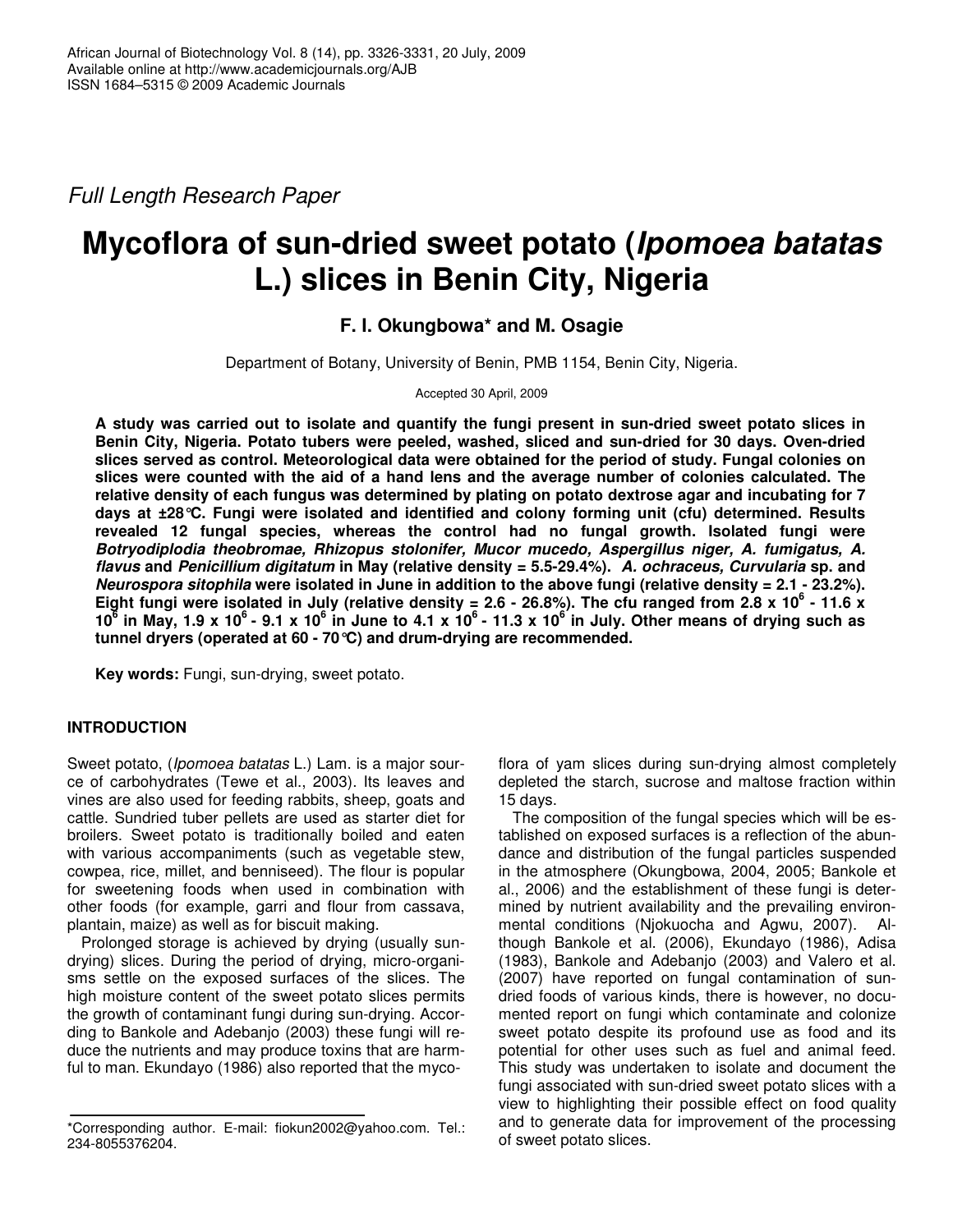#### **MATERIALS AND METHODS**

#### **Potato tubers**

These were purchased from three local markets (New Benin, Uselu and Oliha) in Benin City. The tubers from each market were separated into three batches, one batch for each of the months of May, June and July. The tubers were peeled and washed thoroughly in several changes of distilled water. A weight of 200 g was taken from each batch of potatoes for the experiment. The peeled potatoes were cut into about 2.5-4 x 5-7 cm flat sheets (slices) with a clean, sharp kitchen knife. The moisture content of the slices was determined by oven-drying some slices to constant weight according to standard procedures (AOAC, 1990). This was done three times for each batch. The moisture content of the potato slices was also determined at the end of 30 days of sun-drying for each month.

#### **Sun-drying of potato slices**

The slices for sun-drying were spread (wearing sterile hand gloves) on sterilized plastic trays. The control was set up by oven-drying potato slices for 5 h. The trays of potato slices were placed on 60 cm high stools in an open field for 9 h daily (9am - 6pm) for 30 days. Fresh samples of the potato batches were sun-dried each month (May, June and July), following the same procedures. Care was taken to ensure that rain or dew did not wet the slices during the period of exposure by transferring the trays to a shade during rainfall.

#### **Determination of fungal relative density**

At the end of sun-drying, fungi present were detected by examining 4 randomly selected slices with a hand lens. Colonies on each slice were counted and average number of colonies on 4 slices determined. This average value for each fungus was used in the determination of relative density of each fungus on potato slices using a previously used method (Verma and Dubey 2001) as follows: Relative density (%) of each fungus on sample (potato slices) = (Number of colony of fungus / Total number of colonies of all fungal species) x 100

#### **Determination of fungal total viable count**

From the advancing edge of colonies three 2 X 2 mm discs were cut and plated on Potato Dextrose Agar, PDA (Oxoid, England) containing chloramphenicol (500 mg/ml) and incubated at room temperature (28  $\pm$  2°C) under light for 7 days. The control was set up by oven-drying fresh potato slices for 5 h and aseptically plating 2 X 2 mm discs on PDA as above. Pure cultures of fungi were obtained by inoculation onto fresh PDA plates and incubating at 28 ± 2°C. Fungi were identified by their colony and microscopic morphology following the descriptions and illustrations of Barnett and Hunter (1998) and Klich (2000). Total viable count of isolated fungi (expressed as colony forming units (cfu/g) was determined by using the method of Harrigan and McCance (1976). 25 g of potato slices were ground with a clean kitchen grinder and mixed with 250 ml sterile distilled water. Ten-fold serial dilution was made by transferring 1 ml of mixture into 9 ml sterile distilled water. Further serial dilutions were prepared. Then 1 ml of the appropriate serially diluted mixture was aseptically spread with an L-shaped glass spreader on PDA containing chloramphenicol and incubated at ambient temperature (28  $\pm$  2°C) for 7 days. Fungal colonies were then counted.

Statistical analysis of data was done using Student t-Test with level of significance fixed at 0.05.

#### **Meteorological data**

The rainfall, maximum and minimum temperatures, relative humidity and sunshine for each day of the three months of study were obtained from the Nigerian Institute for Oil Palm Research (NIFOR), Benin City. The mean data for each month were calculated.

# **RESULTS**

A total of 12 fungal species were isolated from all the sweet potato samples tested (Figures 1-3). *Botryodiplodia* had the highest relative density (29.4, 23.2 and 27%) for the months of May, June, and July, respectively. *Aspergillus* was the single genus that recorded 4 different species in the month of May, 3 species in June and 4 species in July. While the relative density of some fungi decreased from May-July (*Rhizopus*, *A. fumigatus, Penicillium*), that of others had no definite pattern (*A.flavus, Mucor, Botryodiplodia, A.niger*). *Aspergillus ochraceous*, *Curvularia* and *Neurospora* made appearance in the second month, while *A. tamarii* was observed only in the third month.

Seven fungal species were isolated in the month of May, 10 in June, and 8 in July. There were significant differences between relative densities of fungi in May and July and between June and July (p=0.05). There was no detectable fungal growth in the control. The cfu values were high for most of the fungi in the three months (Table 1). The cfu values for *B. theobromae*, *R. stolonifer, M. mucedo, A. niger* and *P. digitatum* were not significantly different for the three months (p = 0.05). *Aspergillus fumigatus* which was not detectable with the hand lens (nil relative density) in June had a cfu value of 2.6 x  $10^6$  in June, which was significantly different from values recorded for May and July. The cfu of *A. flavus* in May was significantly different from its cfu in June and July. The moisture content of the potato slices before drying was (71.8-72.6%) and 9.0-9.1% after drying. The meteorological data showed that there was significantly more rainfall and less sunshine in July than in the other months (Table 2).

### **DISCUSSION**

Several fungi were isolated in each month, most having high relative density and cfu values. Some or all of the fungi isolated were previously reported to cause spoilage of food and have been isolated from various food items such as cotton seeds (Okungbowa, 2005; Okungbowa and Dede, 2005), cassava (Jimoh and Kolapo, 2008), grapes (Valero et al., 2007), garri (Ogiehor et al., 2004), yam chips (Ekundayo, 1986), plantain pudding (Ohenhen et al., 2006) and cocoyam chips (Uguanyi, 2007). They are fungi that occur in the air and easily contaminate exposed foods. The high moisture content of sweet potato (71.8-72.6% before sun-drying; 71.8-72.6% after drying) as well as the humidity and high temperatures of the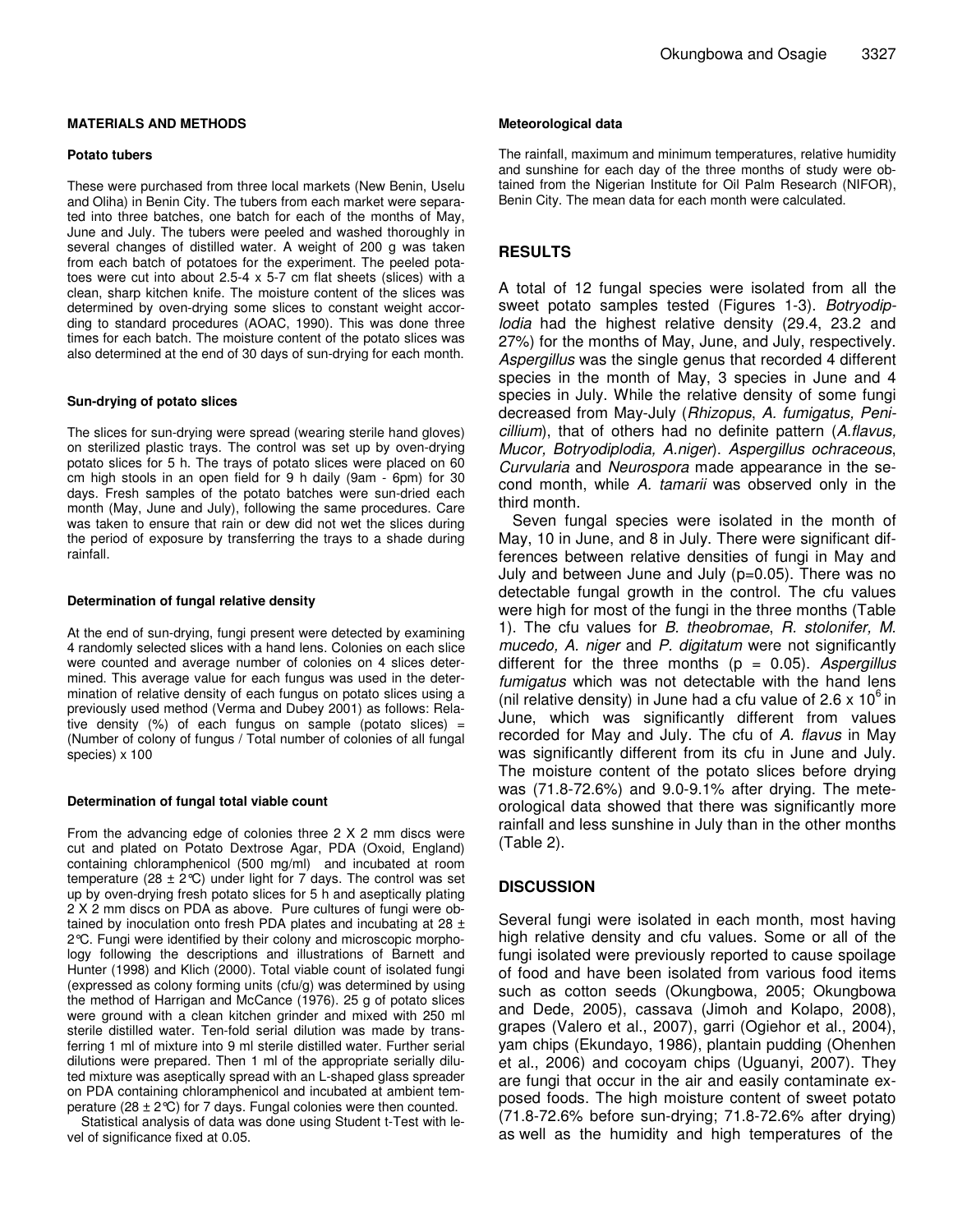

**Figure 1.** Fungi isolated from sun-dried sweet potato slices and their relative density in May.



**Figure 2.** Fungi isolated from sun-dried sweet potato slices and their relative density in June.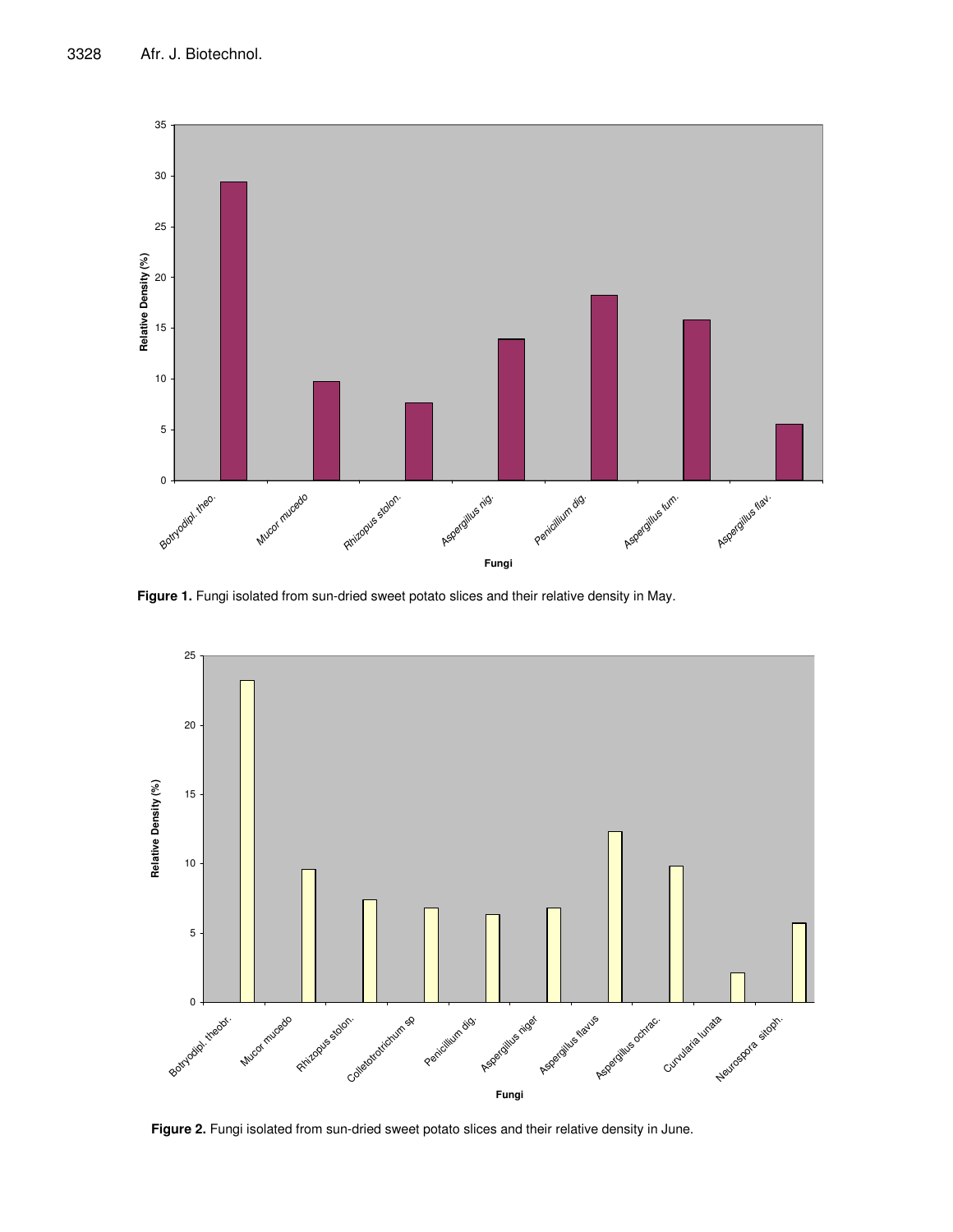

**Figure 3.** Fungi isolated from sun-dried sweet potato slices and their relative density in July.

| <b>Fungi isolated</b>     | *Total viable count (cfu/g) x10 <sup>6</sup> |                  |                  |  |  |
|---------------------------|----------------------------------------------|------------------|------------------|--|--|
|                           | May                                          | June             | July             |  |  |
| Botryodiplodia theobromae | 11.6                                         | 8.7              | 9.3              |  |  |
| Rhizopus stolonifer       | 6.4                                          | 6.5              | 4.1              |  |  |
| Mucor mucedo              | 8.8                                          | 9.1              | 11.3             |  |  |
| Aspergillus niger         | 10.7                                         | 7.5              | 10.6             |  |  |
| A. fumigatus              | $11.4^a$                                     | $2.6^b$          | 7.6 <sup>a</sup> |  |  |
| A flavus                  | $2.8^\circ$                                  | 6.1 <sup>d</sup> | 5.8 <sup>d</sup> |  |  |
| Penicillium digitatum     | 8.7                                          | 8.2              | 8.5              |  |  |
| Colletotrichum sp.        |                                              | 3.8              |                  |  |  |
| A. ochraceus              |                                              | 6.9              |                  |  |  |
| Curvularia sp.            |                                              | 1.9              |                  |  |  |
| Neurospora sitophila      |                                              | 6.7              |                  |  |  |
| A. tamarii                |                                              |                  | 4.8              |  |  |

**Table 1.** Total viable count (cfu/g) of fungi isolated from sweet potato slices sun-dried for 30 days for the months of May, June and July.

\*Values with different letters in superscript in the same row are significantly different.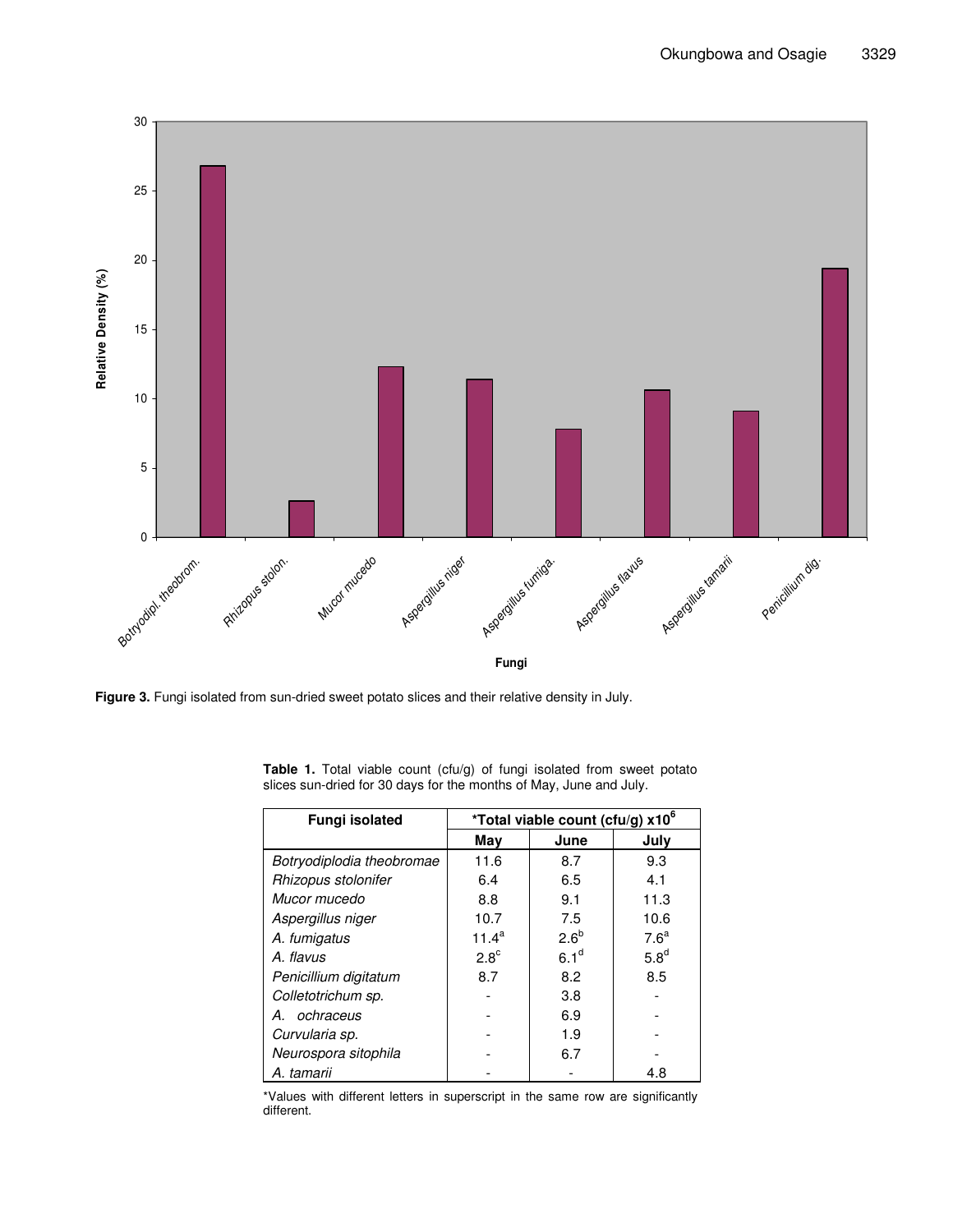| Month | RF<br>(mm)       | MaT<br>(°C) | MiT (°C) | RH (%) | SS (hr) |
|-------|------------------|-------------|----------|--------|---------|
| May   | 3.3 <sup>a</sup> | 30.2        | 21.5     | 53.4   | $2.5^a$ |
| June  | 4.9              | 29.6        | 19.2     | 50.3   | 1.2     |
| Julv  | 11.2 $^{b}$      | 26.0        | 21.8     | 46.9   | $0.4^b$ |

**Table 2.** Meteorological data\* of Benin City for the months of May, June and July, 2007.

RF=Rainfall, MaT= Maximim temperature, MiT = Minimum temperature, RH = Relative humidity, SS = sunshine. Values are means of data for 30 days.

Values with different letters in superscript in the same column are significantly different.

months of May, June and July (as shown in the meteorological data) encouraged the germination of and colonization by these fungi.

*Aspergillus* and *Penicillium* are ubiquitous (Alexopoulos and Mims, 1979). According to Bankole et al. (2006), Adisa (1983), Mounjouenpou et al. (2008), and Jimoh and Kolapo (2008), some species of *Aspergillus* and *Mucor* produce toxins which can harm man and other animals when foods containing them are consumed. *Apergillus flavus* was the fungus with highest relative density in cassava and yam chips (food substances closely related to sweet potato as sources of carbohydrate) in the report of Gnonlonfin et al. (2008).

Four *Aspergillus* species were isolated in this study all having high relative density as well as high cfu values (close to the results of Mounjouenpou et al., 2008). Also, Gnonlonfin et al. (2008) reported almost similar cfu values for fungi isolated from cassava and yam chips in Benin Republic, a neighbouring country of Nigeria, many of which have the potential for toxin production. Detection of mycotoxins was however, not included in this study. *Neurospora sitophila* which made appearance in June is a fungus that is usually found growing on maize cobs in Nigeria. This period (May - July) is the period of cultivation of maize in Southern Nigeria. *Colletotrichum* is a fungus which commonly causes spoilage of fruits and seeds (Ikhatua and Anyanru, 2006). *Curvularia* is an ascomycete which has been reported to cause deterioration of food and plant parts (Singh et al., 2008).

This is the first documented report of fungi which colonize sun-dried sweet potato slices. The results of this study have shown that several fungal species are associated with sun-dried sweet potato slices, some of them potential mycotoxin producers.

## **Conclusion**

Just as Raheem and Chukwuma (2001) pointed out that there are a lot of traditionally processed staple foods in Nigeria and other African countries which need improvement, sweet potato can be said to be one of such foods. In order to improve the quality of sweet potato slices made into flour for use with other foods or for biscuitmaking, tunnel dryers (operated at 60-70°C) and drumdrying should be used, as these will reduce exposure to and colonization by fungi usually encountered during sundrying. Further investigation aimed at determining toxin levels and nutrient depletion in sun-dried sweet potato slices is recommended.

#### **REFERENCES**

- Adisa VA (1983). Fungi associated with the spoilage of stored yam chips and flour in Nigeria. Food, 29: 481-485.
- Alexopoulos CJ, Mims CW (1979). Introductory Mycology. 3<sup>rd</sup> edn., John Wiley and Sons Inc, Canada.
- AOAC (1990). Association of Analytical Chemists. Official Methods of Analysis, 11<sup>th</sup> edn., Association of Analytical Chemists, Washington DC.
- Bankole SA, Adebanjo A (2003). Aflatoxin contamination of dried yam chips marketed in Nigeria. Trop. Sci. 43: 201-203.
- Bankole SA, Ogunsanwo BM, Osho A, Adewuyi GO (2006). Fungal contamination and aflatoxin  $B_1$  of 'egusi' melon seeds in Nigeria. Food Contr. 17: 814-818.
- Barnett HL, Hunter B (1998). Illustrated genera of imperfect fungi, 4th edn., APS Press, Minnesota.
- Ekundayo CA (1986). Biochemical changes caused by mycoflora of yam slices during sun-drying. Microbiol. Lett. 32: 13-18.
- Gnonlonfin GJB, Hell K, Fandohan P, Siame AB (2008). Mycoflora and natural occurrence of aflatoxins and fumosin  $B<sub>1</sub>$ . in cassava and yam chips from Benin, West Africa. Int. J. Microbiol. 122: 140-147.
- Harrigan WF, McCance ME (1976). Laboratory methods in food and dairy microbiology, Academic Press, London.
- Ikhatua MI, Anyanru DKG (2006). Some morphological and pathogenic variations in *Colletotrichum gloeosporiodes* causing anthracnose on pawpaw fruits in Edo state, Nigeria. Nig. J. Bot. 19: 242-251.
- Jimoh KO, Kolapo AL (2008). Mycoflora and aflatoxin production in market samples of some selected Nigerian foodstuffs. Res. J. Microbiol. 3: 169-174.
- Klich MA (2000). Identification of common *Aspergillus* species, CBS Netherlands.
- Mounjouenpou P, Guelle D, Fontana-Tachon A, Guyot B, Tondje PR Guiraud JP (2008). Filamentous fungi producing *ochratoxin a* during cocoa processing in Cameroun. Int. J. Food Microbiol. 121: 234-241.
- Njokuocha RC, Agwu COC (2007). Airborne fungal spores in Nsukka municipality. Nig. J. Bot. 20: 349-359.
- Ogiehor SI, Ikenebomeh MJ, Momodu IO (2004). Quality characteristics of market garri destined for consumption in ten selected states: baseline for industrialization. Adv. Nat. Appl. Sci. Res. 2: 17-25.
- Ohenhen RE, Enweani IB, Ogiehor SI, Uwabor K (2006). Microorganisms associated with the preparation of plantain pudding in western Nigeria. Afr. J. Biotechnol. 5: 2077-2080.
- Okungbowa FI (2004). Fungi associated with oil loss in shelled cotton (*Gossypium hirsutum* L.) seeds stored at ambient temperature. Afr. Sci. 5: 101-106.
- Okungbowa FI (2005). *Rhizopus*, *Aspergillus*, and *Candida* implicated in the protein loss of stored cotton (*Gossypium hirsutum* L.) seeds at ambient temperature. Afr. J. Gen. Agric. 1: 1-6.
- Okungbowa FI, Dede APO (2005). Fungi-related depreciation in starch content of shelled cotton (*Gossypium hirsutum* L.) seeds during storage at ambient temperature. Afr. J. Gen. Agric. 1: 7-13.
- Raheem D, Chukwuka C (2001). Foods from cassava and their relevance to Nigeria and other African countries. Agric. Hum. Val. 18: 383-390.
- Singh P, Strivaslava B, Kumar A, Dubey NK (2008). Fungal contaminants of some herbal drugs and recommendation of *Cinnamomum camphora* oil as herbal fungitoxicant*.* Microb. Ecol. 56: 555-560.
- Tewe OO, Ojeniyi FE, Abu O (2003). Sweet potato production, utilization and marketing in Nigeria, International Potato Centre, Lima, Peru.
- Uguanyi JO (2007). Moisture sorption isotherm and xerophillic moulds